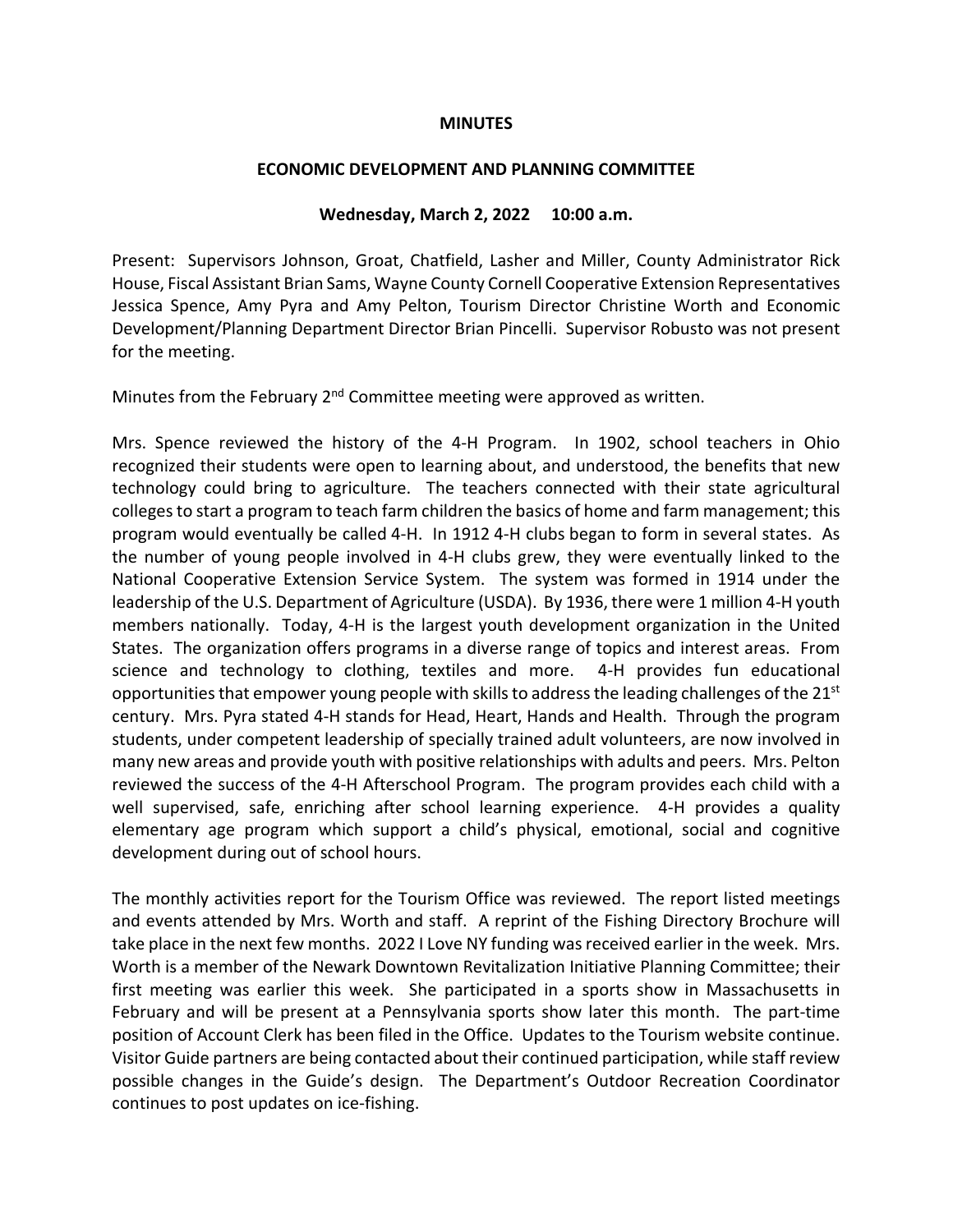## **PAGE 2**

Mrs. Worth reviewed with Supervisors the difficulty with tourism discussions about Wayne County when there are villages and towns to distinguish between for individuals that are not familiar with the area. She is considering redesigning the County Visitor's Guide to reflect Wayne County in three corridors—lake shore, canal and central.

The following transmittals were presented for the Economic Development/Planning Department:

--Authorization to make modifications to Agricultural District #1. Mr. Pincelli said a full review of the County's Ag. District is performed every eight years. In between, modifications, like this one, are necessary. The modification will add approximately 60 acres in the Town of Butler to the District. Approved 4-0. (Following the meeting, it was discovered the public hearing needed for this modification to take place did not occur. The request will be pulled at the Board meeting and presented again in April.)

--Authorization to submit an application to the State Department of Agriculture and Markets to update the County's Farmland Protection Plan. The request is for \$40,000 and requires a 50% local match. Mr. Pincelli said the County's first Farmland Protection Plan was written in 1997, with an update performed in 2008. The document is in need of updating. These funds are accessible to municipalities to retain their rural character while keeping farmland affordable for the next generation. Mr. Pincelli noted farmland protection is a vital part of land use and industry in Wayne County. Approved 4-0.

--Authorization to issue Requests For Proposals for updates to the County's Solid Waste Management Plan, Local Laws and recommendations for enforcement. Mr. Pincelli noted this issue was discussed last month with the Committee, at that time it was agreed outside expertise was needed to update the County's Plan that expired in 2010. Supervisors questioned if the Plan would include a means for residents to dispose of electronics and hazardous materials. Mr. Pincelli said this could be arranged; however would need to be budgeted for and planned in advance. At this time the Planning Department permits waste haulers in the County, charging \$25 per collection vehicle on the road. They do not have staff to verify the numbers they are given. NYS DEC is mandating each county have a written Solid Waste Management Plan. Mr. Pincelli noted the DEC will fund 50% of staff cost to oversee a municipal solid waste program. Approved 4-0.

--Authorization for the Chairman of the Board to sign an agreement with Lamar Advertising for design and advertising on six billboards for a cost of \$90,000. Mr. Pincelli said this Committee decided years ago to follow a recommendation made in the Opportunity Analysis the County had done, to advertise the County in a more positive light. He will be reviewing the success of this contract before renewing it next year. Approved 4-0.